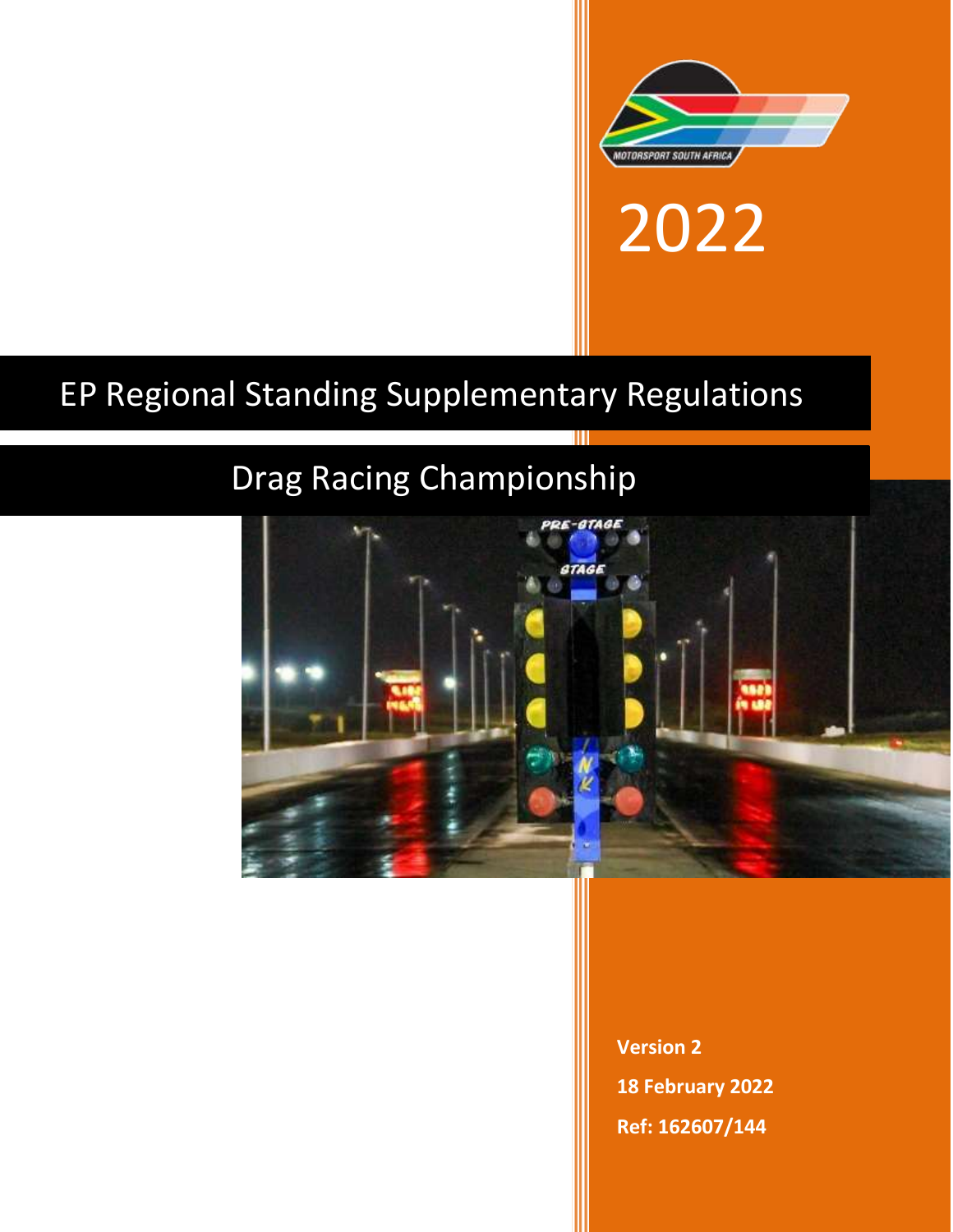#### **REVIEW AND AMENDMENTS**

ANY proposed / desired changes to these Championship Regulations must be submitted to the Controllers for approval. The Controllers reserve the right to introduce new Regulations and / or amend existing Regulations with the approval of Motorsport South Africa (MSA).

Amendments and updates to the rules will be recorded in the Amendment Record, detailing the updated version, date of approval of the amendment and a short summary of the amendment. The new version of the rules will be published by MSA at least seven (7) days prior to the next event being held unless a shorter notice period is approved by MSA.

#### **AMENDMENT RECORD**

| <b>Modified Rule Number</b> | <b>Date Applicable</b>               | Date of<br><b>Publication</b> | <b>Clarifications</b> |
|-----------------------------|--------------------------------------|-------------------------------|-----------------------|
| 11.7                        | <b>Immediate effect</b>   18.02.2022 |                               | <b>Wording added</b>  |
|                             |                                      |                               |                       |
|                             |                                      |                               |                       |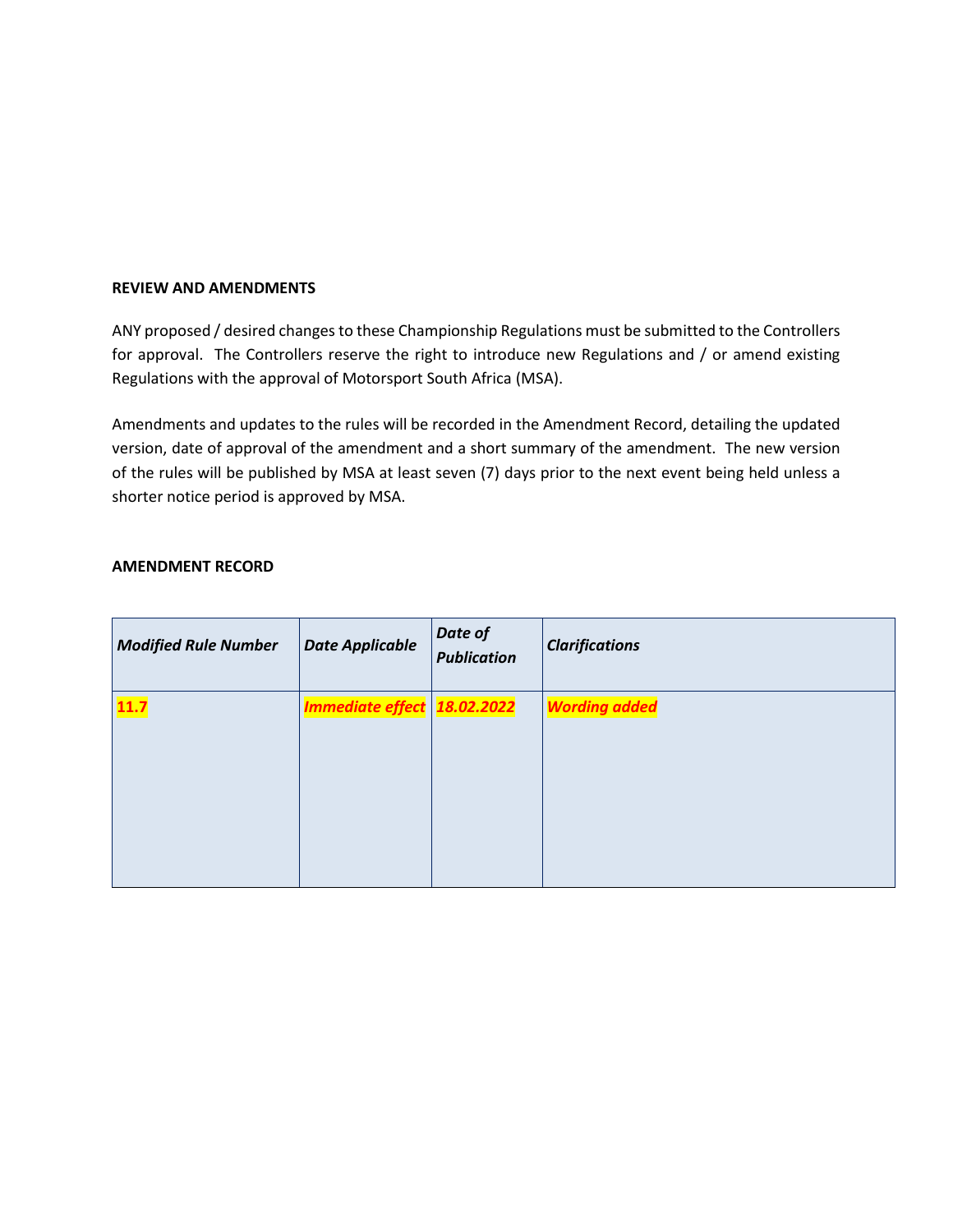INDEX:

- 1. CONTROLLERS
- 2. VENUE
- 3. AIM OF THE CHAMPIONSHIP
- 4. VALIDITY OF THE REGULATIONS
- 5. ELIGIBILITY OF DRIVERS / RIDERS
- 6. ELIGIBILITY OF VEHICLES / MOTORCYCLES (CLASS RACING)
- 7. ENTRY TO EVENTS AND CLASS NOMINATION
- 8. COMPETITION NUMBERS
- 9. CHAMPIONSHIP EVENTS
- 10. WITHDRAWAL FROM EVENT
- 11. POINT SCORING PER CLASS AND OVERALL CHAMPIONSHIP
- 12. CHAMPIONSHIP FORMAT
- 13. NUMBER OF EVENTS TO COUNT
- 14. CHAMPIONSHIP STATUS
- 15. SEPARATION OF TIES (CLASS RACING)
- 16. ANNOUNCEMENT OF POINTS AWARDED
- 17. DECLARATION OF CHAMPIONS
- 18. FUNCTION OF ALGOA MOTOR SPORT CLUB AS ORGANISER
- 19. FUEL
- 20. TIME (CLASS RACING)
- 21. BURNOUTS
- 22. SOCIAL MEDIA
- 23. GENERAL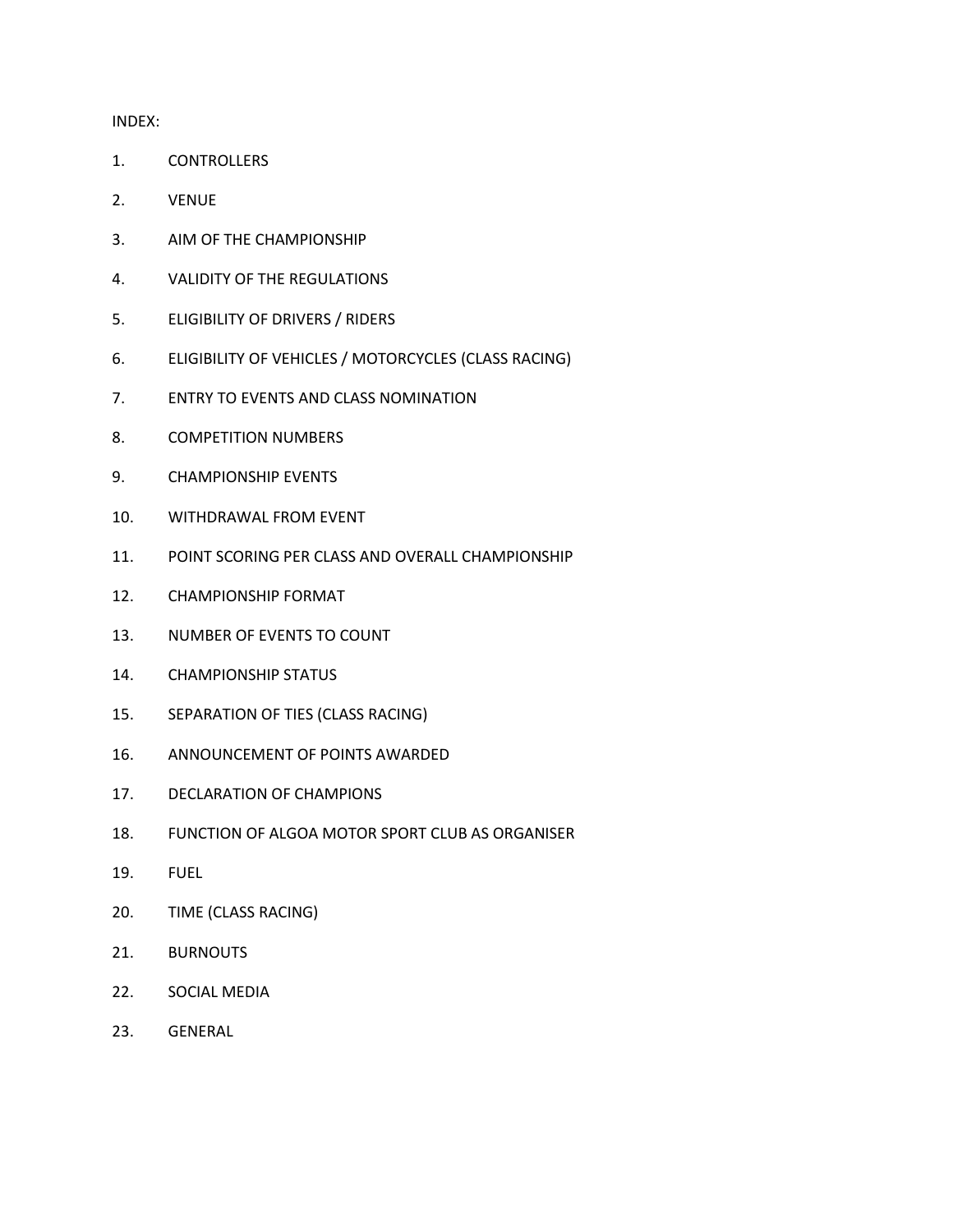**All qualifying events shall be held under the 2022 General Competition Rules (GCR's), Standing Supplementary Regulations (SSR's) of Motorsport SA (MSA), these Regional Regulations, the event Supplementary Regulations (SR's) issued by the promoters and any applicable Circulars issued by MSA.**

# **1. CONTROLLERS**

The controllers of the championship will be the Motorsport South Africa (herein referred to as MSA) Eastern Province Regional Committee. All championship events will be run under the auspices of Algoa Motorsport Club (AMSC), in consultation with the car association. The organizers and promoters of the championship shall be Algoa Motorsport Club (AMSC).

# **2. VENUE**

All championship rounds will be held at Aldo Scribante Raceway.

# **3. AIM OF THE CHAMPIONSHIP**

To declare the overall Eastern Cape Regional Drag Racing Driver's & Rider's Champions and to announce the winners of the various classes.

# **4. VALIDITY OF THE REGULATIONS**

Applicable for the calendar year of 2022.

## **5. ELIGIBILITY OF DRIVERS / RIDERS**

- 5.1 The Regional Championship shall be open to:all drivers / riders who hold a minimum of a current valid Regional Drag Car or Drag Motorcycle Racing competition licence as issued by MSA and who are domiciled in the area under the jurisdiction of the MSA Eastern Province Regional Committee.
- 5.2 Invite drivers are welcome to race and are eligible for trophies on the day but will not be eligible to score points in the championship.
- 5.3 All competitors MUST comply with MSA National Safety Regulations applicable to Drag Racing.

# **6. ELIGIBILITY OF VEHICLES / MOTORCYCLES (CLASS RACING)**

- 6.1. The street, drag cars and motorcycles are divided into classes as per the time brackets listed below, irrespective of the fact of whether the vehicles are front or rear wheel drive, state of tune, body (full street trim or stripped) and tyres (street tyres, DOT approved tyres or full slicks). Once the cars are classified, they will head up to the start line and do a two-car headsup drag race down 400 meters. All competitors MUST comply with MSA National Safety Regulations applicable to Drag Racing that are available on www.motorsport.co.za.
- 6.2. Movement of Class: If a driver/rider wishes to move from any of the lower time bracket classes in pursuit of a personal best or record time during the event, the driver must inform the Technical Consultant or Scrutineer and the Clerk of the Course of their intention to do so before performing a run. Any additional safety checks are at the discretion of the Technical Consultant or Scrutineer.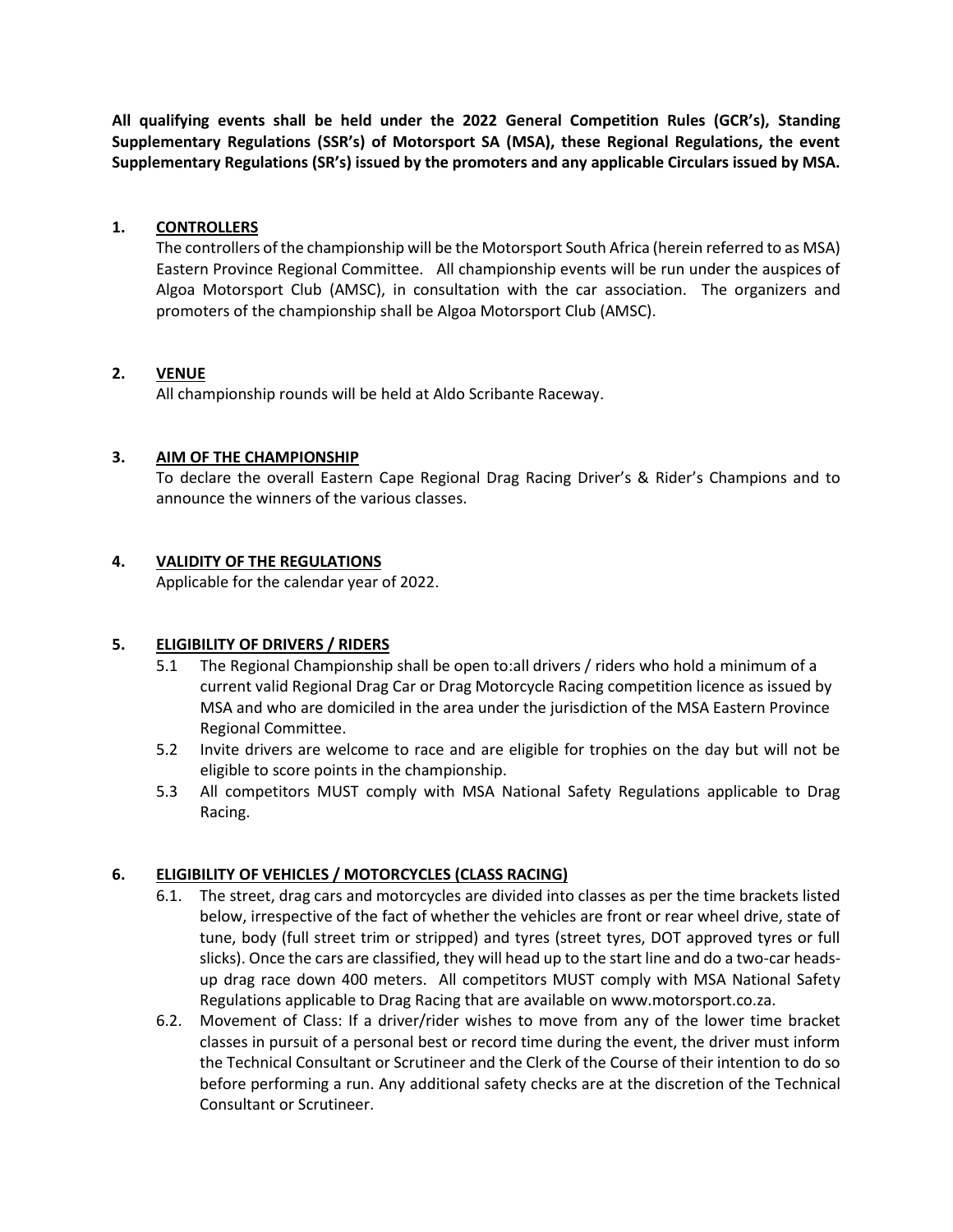**NB. That once the class has been moved by the timekeepers and the driver performs a run in the vehicle, the vehicle will not be moved back to the original class for the duration of that event.**

- 6.3. Breakout Rule:
	- 6.3.1. A driver who records a time of more than 0.1 seconds faster than the class cut-off Elapsed Time (ET) shown in 6.4.1 and 6.4.2, in either qualifying and or any races, on the day of the event will be promoted and placed in an appropriate class according to the ET recorded. On the day of the breakout, the competitor will score points in his promoted class only;
	- 6.3.2. All breakouts in respect of the respective round of the championship will not be carried forward to the following round of the championship events i.e. all breakouts in Round 1 will be not be carried forward into round 2 and so on and so forth.
- 6.4. The classes of competition are determined by bracket times as follows:

#### 6.4.1. Cars:

| <b>Class Cars</b> | Time Bracket (seconds) |
|-------------------|------------------------|
| SF                | >13.999                |
| <b>SD</b>         | $13.000 - 13.999$      |
| SS                | $12.000 - 12.999$      |
| MS                | $11.500 - 11.999$      |
| <b>SE</b>         | 11.000 - 11.499        |
| PS                | $10.500 - 10.999$      |
| <b>CE</b>         | $10.000 - 10.499$      |
| <b>SC</b>         | $9.500 - 9.999$        |
| CA                | $9.000 - 9.499$        |
| CC                | < 9.000                |

6.4.2. Motorcycles:

| <b>Class Bikes</b> | Time Bracket (seconds) |
|--------------------|------------------------|
| <b>MSS</b>         | >10.000                |
| <b>MSB</b>         | $9.000 - 9.999$        |
| MO                 | < 9.000                |

- 6.5 **Full Street trim means:** full interior, lights, glass, bumpers, etc. However, if a vehicle has a half roll cage, then no rear seat is necessary.
- 6.6 **Stripped Vehicle means:** no interior, only 1 driver's seat, lightened, no exhaust system, no lights, plexi-glass windows, etc.
- 6.7 The use of DOT approved tyres and full slicks and permitted in all classes.
- 6.8 **Forced Induction means:** Turbo, Supercharger, Nitrous
- 6.9 Gloves, long sleeve shirt and a helmet are a pre-requisite for every driver, when a vehicle is in full street trim, but if a vehicle is altered or is faster than the prescribed ET in the MSA Drag Racing Regulations, then the driver/rider must comply with the minimum requirements prescribed in the regulations.
- 6.10 Any car capable of exceeding 260km/h and with four-wheel brakes, TWO parachutes are mandatory.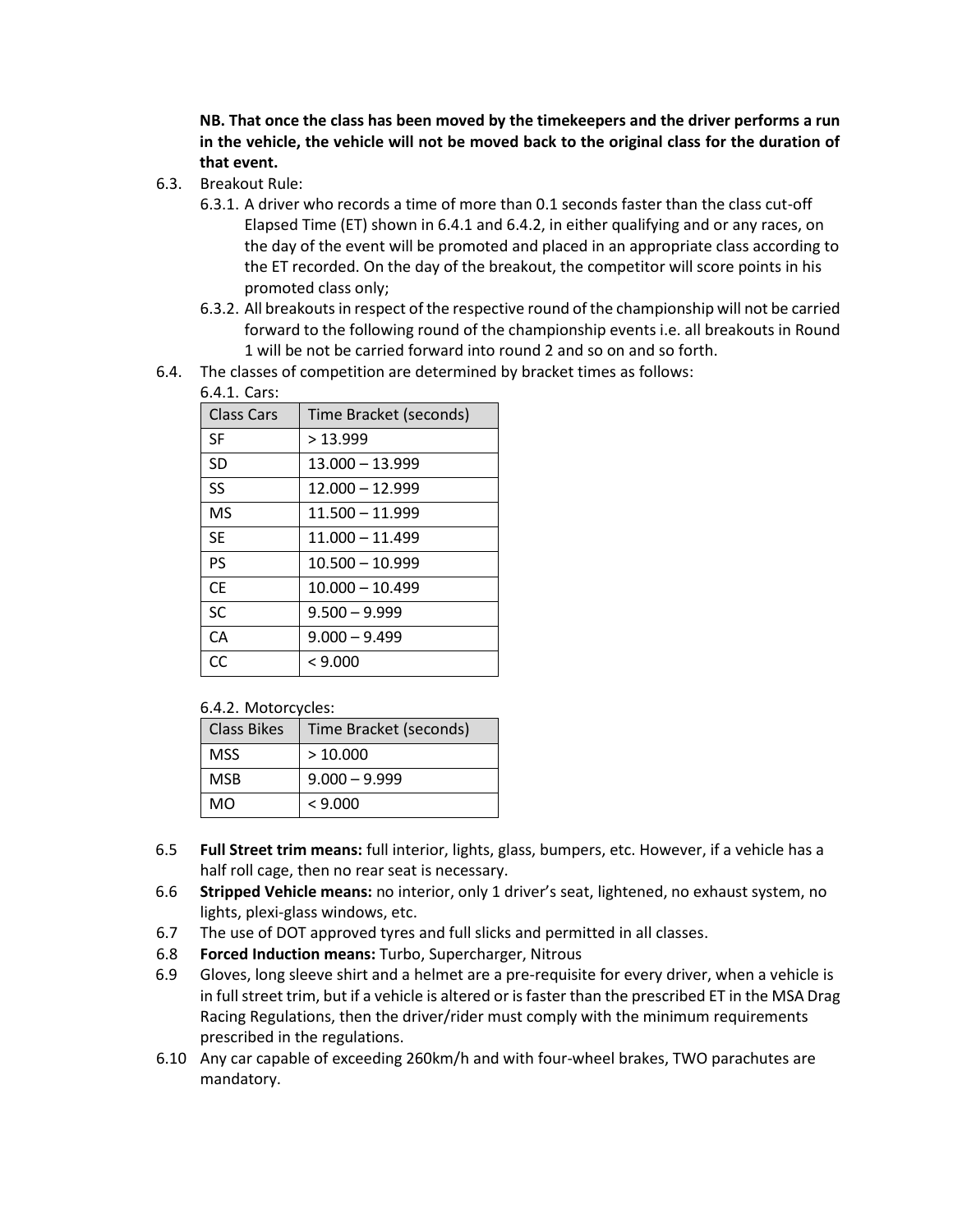- 6.11 Any car capable of exceeding 240km/h and with two-wheel brakes, TWO parachutes are Mandatory.
- 6.12 Any car capable of exceeding 230km/h (and slower than 260km/h) and with four-wheel brakes, a minimum of ONE parachute is mandatory. (Two parachutes recommended)
- 6.13 Any car capable of exceeding 220km/h (and slower than 240km/h) and with rear wheel brake only, a minimum of ONE parachute is mandatory. (Two parachutes recommended).

# **7. ENTRY TO EVENTS AND CLASS NOMINATION**

- 7.1. Entrants are required to nominate the class that they will be competing upon application to enter an event. If an entrant is unsure or unaware of the class that the vehicle will fall into the entrant must contact the event organiser prior to submission of the entry form and fee.
- 7.2. If the entrant incorrectly nominates the class and it is discovered on race day that the vehicle is not compliant with the class that was nominated, the vehicle will be moved to the correct class by the COC for the duration of the event.

# **8. COMPETITION NUMBERS**

- 8.1 Algoa Motor Sport Club (AMSC), on behalf of the Controllers, shall issue all competition numbers.
- 8.2 Competition numbers must be retained throughout the championship year and may not be changed.

## **9. CHAMPIONSHIP EVENTS**

The events making up the Championship are listed on the 2022 MSA Calendar.

## **10. WITHDRAWAL FROM EVENT**

Competitors must notify the Clerk of the Course immediately if withdrawing from the event.

## **11. POINT SCORING PER CLASS AND OVERALL CHAMPIONSHIP**

- 11.1. The winning driver / rider in each class will score 10 points, 2<sup>nd</sup> place 9 points, 3<sup>rd</sup> place 8 points and so on until  $10^{th}$  place which will score 1 point. All drivers finishing lower than  $10^{th}$ place will not score any points.
- 11.2. In order to be classified as a finisher, the car / motorcycle must have completed not less than three (3) official timed runs.
- 11.3. Competing drivers / riders who are ineligible for the championship, will be ignored in the results for the purpose of scoring the championship but will qualify for trophies on the day.
- 11.4. A competitor may enter more than one vehicle for the day but only one (1) vehicle will score towards the Championship for the day. The competitor must notify the Clerk of the Course which vehicle will officially compete in the car / bike competition no later than the end of the relevant qualifying period. Failure to declare their selection will result in all the competitor's vehicles being omitted from that competition.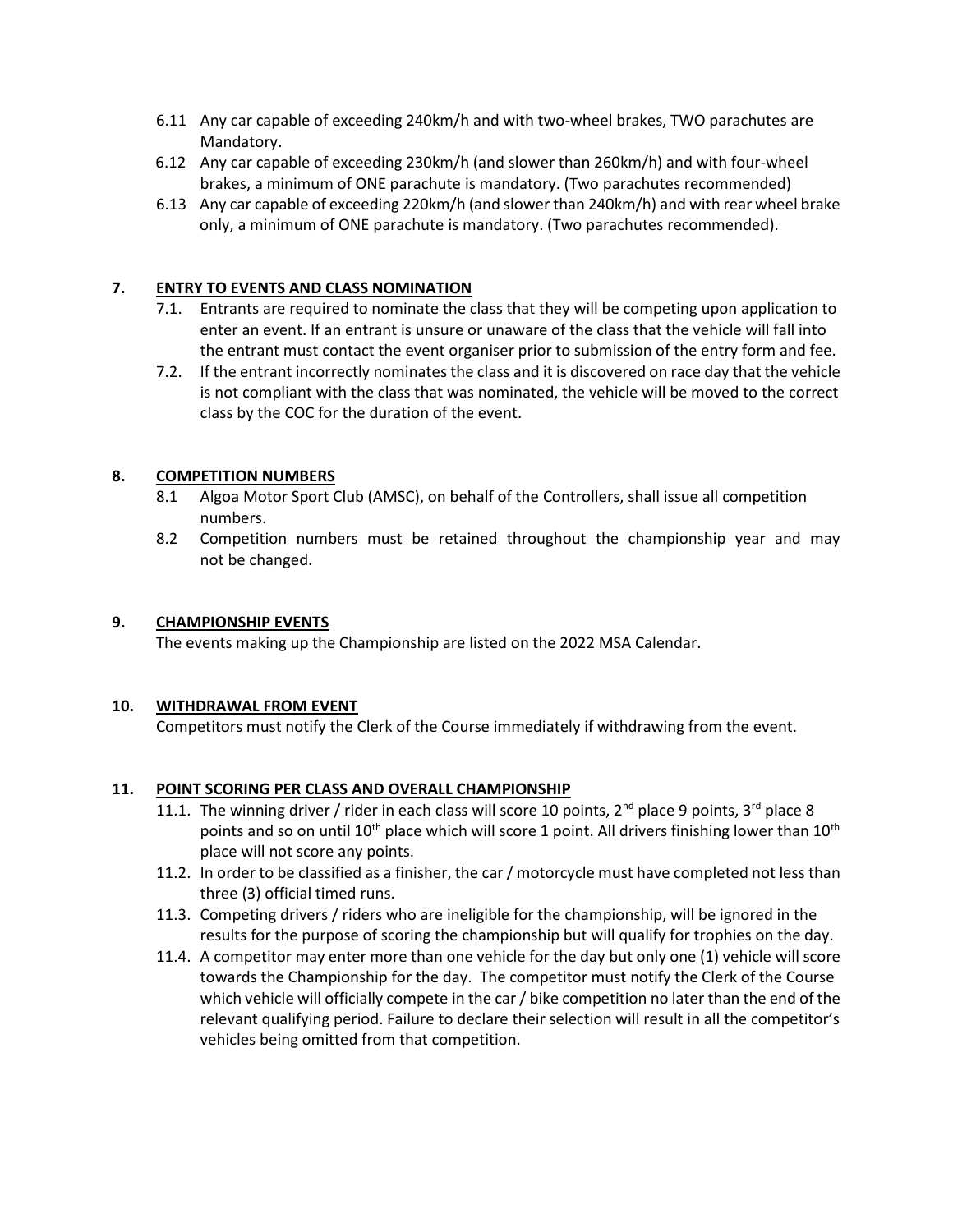- 11.5. Class Winners Drivers/riders will accumulate points in the respective classes raced over the race season. A driver can accumulate points in different classes, but the driver with the most points in a specific class at the end of the season will be deemed the overall winner of the class, the driver with the second most points and third most points will be placed second (2nd) and third (3rd) in class respectively.
- 11.6. Regional Champion The driver/rider with the most points accumulated over a race season will be declared as the overall Regional Champion for the season. The respective driver/rider can accumulate points in multiple classes over the duration of the season, but in order to be classified as overall Regional Champion the driver/rider must have been classified as the overall class winner in at least one class of competition.
- 11.7 Points are awarded to a driver and vehicle (car/bike) combination. The first vehicle is designated as vehicle "A" and the driver will accumulate points on vehicle "A". If a driver enters a new vehicle the second will be designated "B" and so on and so forth for additional vehicles. A driver will accumulate points on the designated vehicle used in a race, irrespective of whether the vehicle is in the same class or in a different class. In the calculation of championship points each designated vehicle will be scored separately, i.e. the points from different designated vehicles will not be added together in the calculation of the overall championship points. The overall championship points will be scored on each driver and vehicle combination, therefore the driver with the most points in one designated vehicle will be deemed the overall championship winner.
- 11.8 There must be a minimum of 6 eligible starters for the combined classes for cars and motorcycles respectively for the race meeting to qualify for Regional Championship status.

## **12. CHAMPIONSHIP FORMAT**

The Championship will generally consist of a minimum of six races (6) for the year.

## **13. NUMBER OF EVENTS TO COUNT**

All scoring races will be used to determine the results of the championship.

## **14. CHAMPIONSHIP STATUS**

Should less than three (3) qualifying races be held and scored during the season, the championship may be declared null and void by the Controllers.

## **15. SEPERATION OF TIES (CLASS RACING)**

Any ties will be in favour of the competitor having the fastest time in that respective class, backed up by a second run within 1% of the fastest time. If this fails, the greater number of seconds fastest times will count, then third fastest, and so on. If the tie remains, performance in all championship events will be taken into consideration and if this is ineffective, the COC will declare the winner on any basis they deem fit.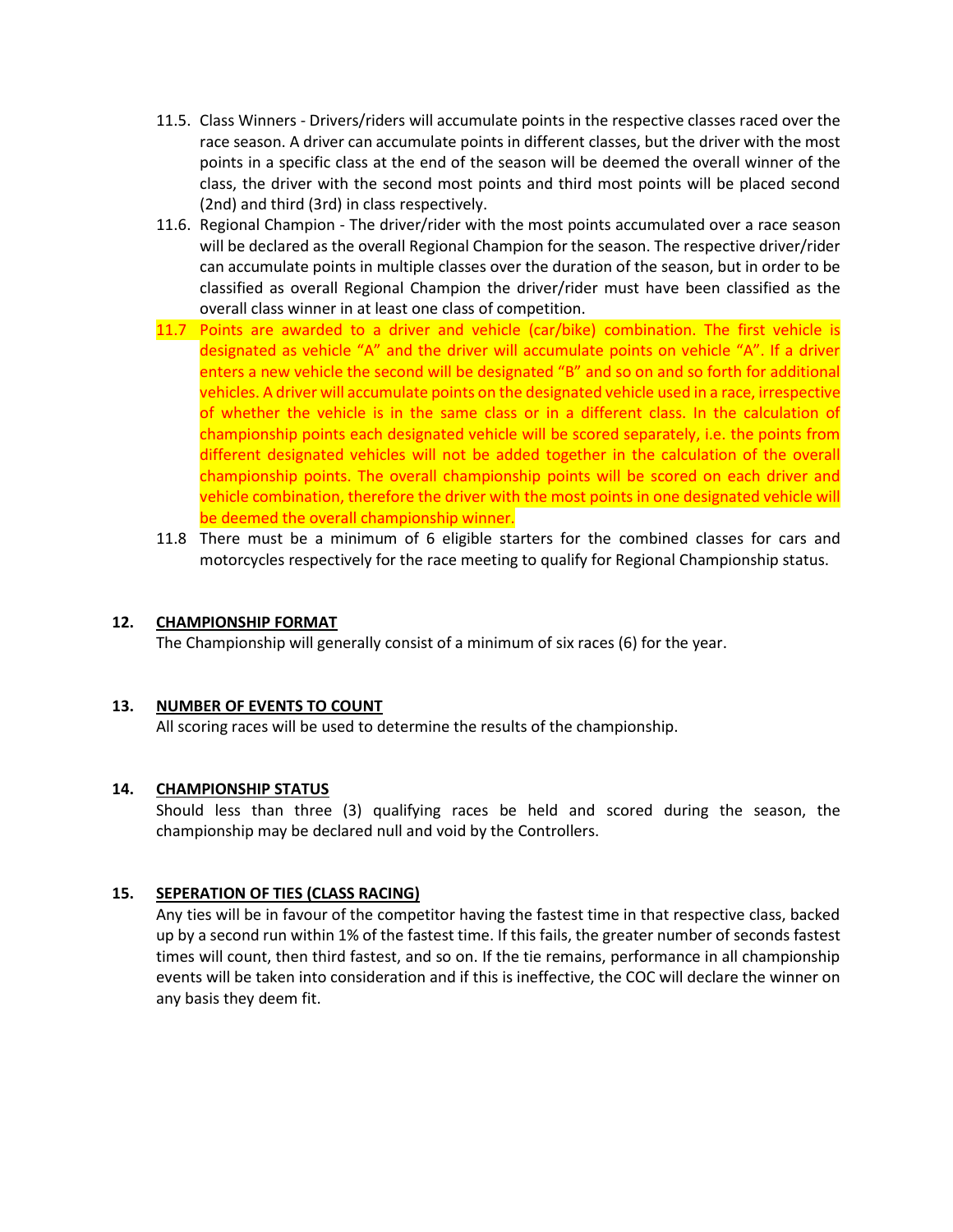#### **16. ANNOUNCEMENT OF POINTS AWARDED**

Scoring for each event will be available on the Motorsport SA website [\(www.motorsport.co.za\)](http://www.motorsport.co.za/) and any objections concerning the scoring must be received by MSA in writing not later than 7 days following the publication of the scoring. MSA reserves the right to correct clerical errors at any time.

#### **17. DECLARATION OF CHAMPIONS**

The MSA Eastern Province Regional Committee, at its sole discretion, is responsible for declaring the winner of the Championship or to withhold such declaration.

#### **18. FUNCTION OF ALGOA MOTOR SPORT CLUB AS ORGANISER**

The primary function of the "AMSC" is organizing and promoting the events that make up the championships. The "AMSC" takes full responsibility for organizing and facilitating the end of year prize giving and trophies.

#### **19. FUEL**

All cars using any percentage of Ethanol (E) or Methanol (ME) must be clearly labeled and driver must wear fire proof race suit.

#### **20. TIME (CLASS RACING)**

Fastest time set on the day must be backed up with a second time within 1% of fastest time if not second fastest time will count for class results.

## **21. BURNOUTS**

Only 2 non-stationary burnouts will be permitted. Any damage to track surface will be for the competitors account.

## **22. SOCIAL MEDIA**

Social media, including, but not restricted to, Facebook, Instagram, Twitter, WhatsApp etc. is a powerful and wide-reaching medium for the expression of views and opinions, and the sharing of photographs and video. As such, competitors should be aware that their conduct on social media regarding the Drags Championship, AMSC, its drivers and sponsors should reflect the impact social media has. If a competitor is considered to have brought the Championship and/or AMSC into disrepute in the opinion of the Championship Organisers, they may be subject to a penalty or disqualification from the championship. Additionally, competitors are reminded that MSA monitor social media and any remarks that are deemed to bring the sport into disrepute can lead to penalties. For clarity, it is accepted that crashes are an inevitable feature of motor-racing and the posting on social media of imagery containing a crash does not bring motorsport into disrepute, but competitors are reminded that careless associated comments may do.